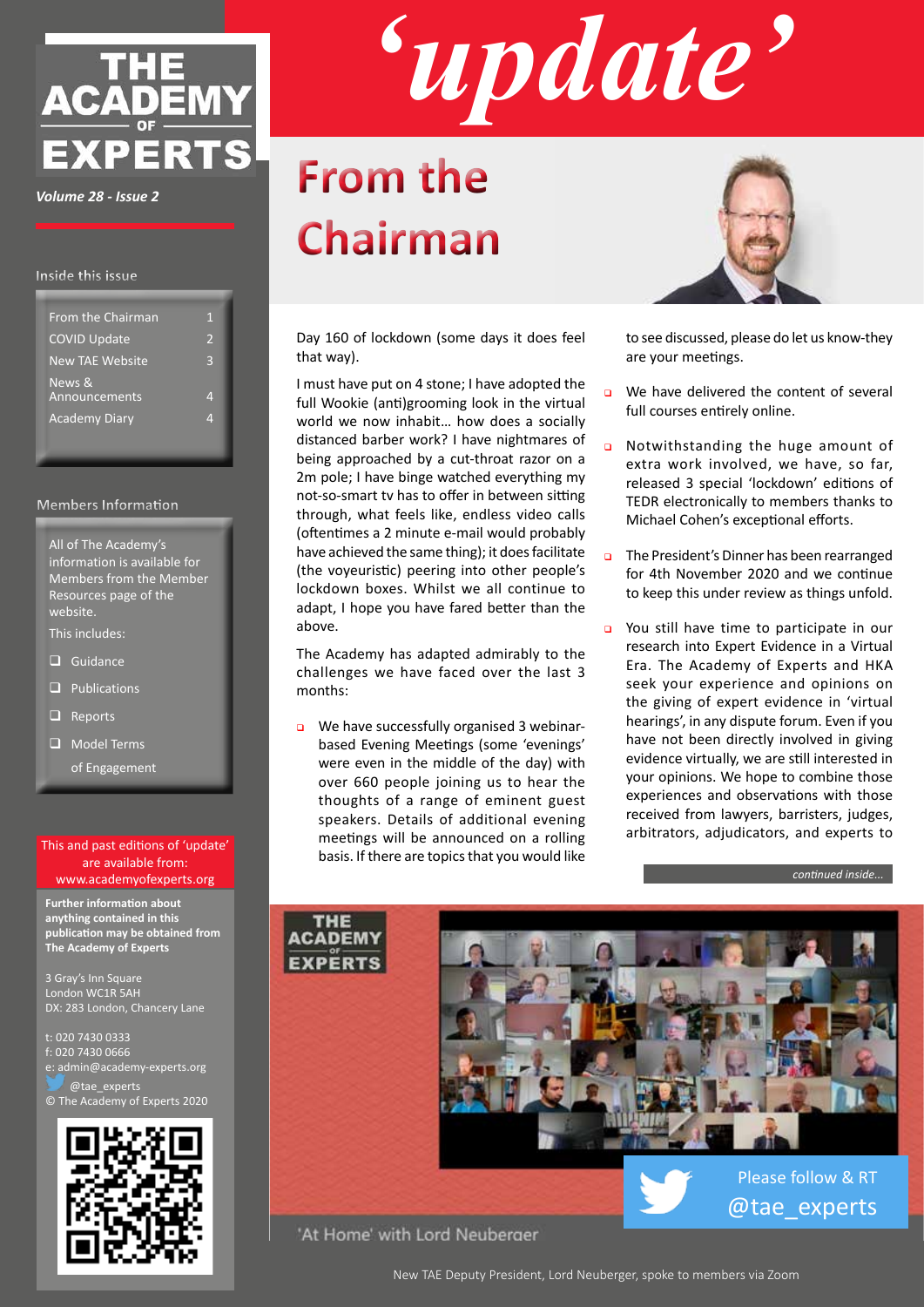bring together a broader platform of insight that will be of interest to the dispute community. If you wish to participate in this research, please go to: https://tinyurl.com/y9zunta6

We continue to serve members (mostly) seamlessly thanks to the efforts and adaptability of the team.

Since my last note, Lord Saville has announced the appointment of Professor Sir Terence Stephenson DM, FRCPCH, FRCP, SFFMLM as a Vice President on 27th April and, on 18th May, the appointment of The Rt Hon Lord Neuberger of Abbotsbury as TAE Deputy President. Lord Neuberger will succeed Lord Saville as President of The Academy later in the year. Some 65 members joined Lord Neuberger 'at home' for an online meet and greet on 11th June. Both are a great addition to The Academy.

As different countries begin to relax restrictions there will be a raft of issues arising from the effective suspension of commercial contracts and other arrangements because of the various forms of lockdown imposed across different jurisdictions. The Academy's members are replete with the skills necessary to provide independent expert opinion, expert determination and mediation services focused on facilitating the restart, continuation, and completion of such projects alongside the disposal of issues arising. We are in the process of finalising The Academy's new website as a window on that capability and a portal to better serve and promote members interests.

Thank you for your support of The Academy and stay safe.

> **Derek Nelson Chairman June 2020**

## **From the Chairman cont... TAE COVID RESPONSE**

The Academy's office is being run virtually with all services maintained as normal where possible.

The TAE Helpline for members is operating as normal. If you do need to contact us then wherever possible please email us first and we will come back to you as soon as we can.

#### **Training & Meetings**

The lockdown has meant that we are not currently able to run our regular meetings face to face. However we are not letting that stop us from holding regular member meetings. Our training courses are now taking place online and a number of 'Member Meetings' have already taken place with more planned for the next couple of months.

#### **Court Guidance**

A number of courts have now issued guidance on how they are proceeding. The list below is not exhaustive and will be updated as soon as we receive new information.

**Latest Guidances include:**

Civil & Family Proceedings - General

Family Courts

Criminal Courts

Business & Property Courts

Northern Ireland Courts

Scottish Courts

Links to all of the guidance above can be found in the member area of the TAE website:

https://www.academyofexperts.org/member-area/covid19-guidance-centre

# JOIN THE PRESIDENT FOR D SAVE THE DATE 4th November 2020

## **www.academyofexperts.org**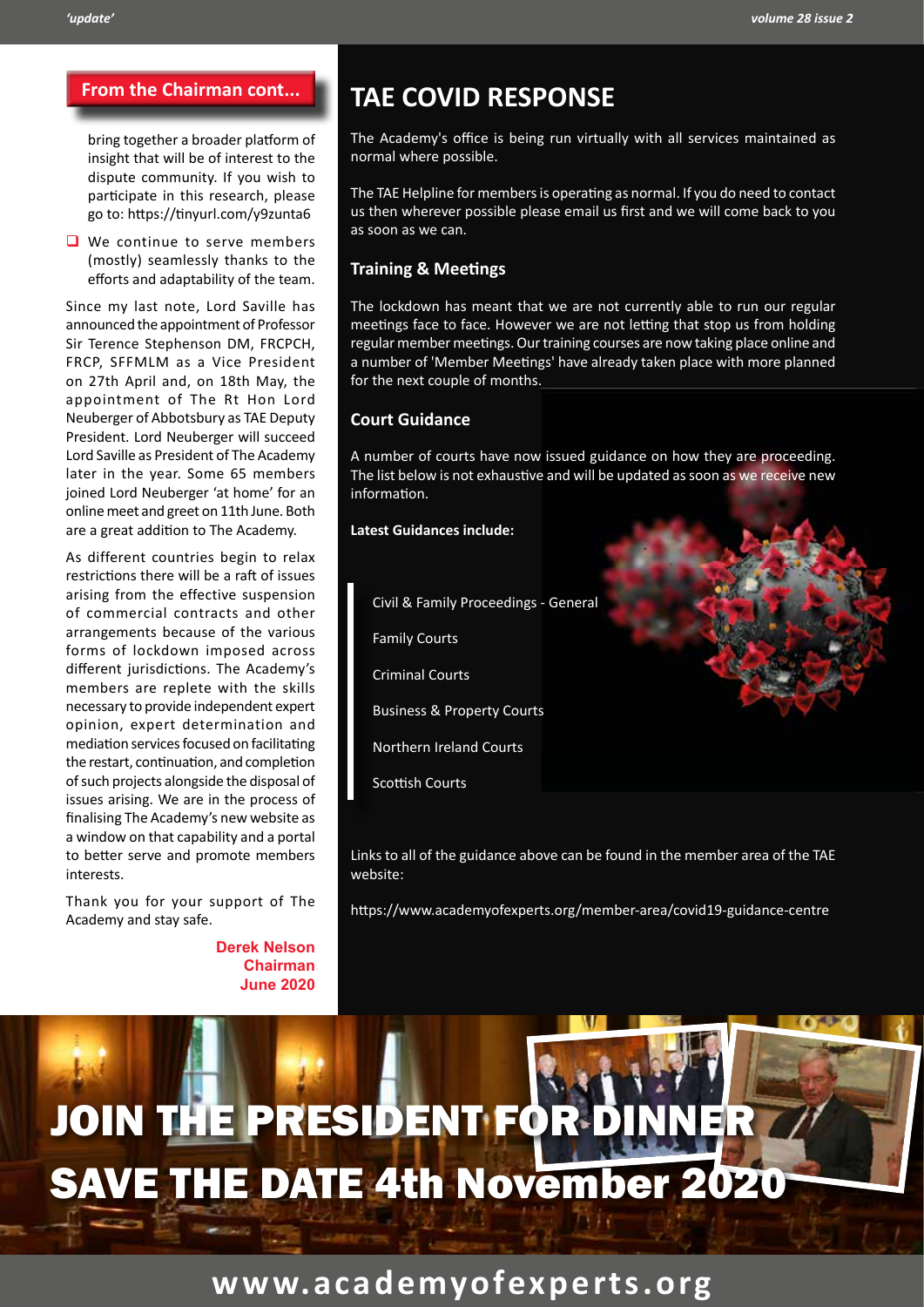#### **TAE Website Development**

As part of our ongoing committment to improving member services TAE has been planning for some time a revamp of our website. This is now nearing completion and the new site will be going 'live' at the beginning of July.

With a modern look and being mobile friendly we anticipate the new site will help drive The Academy forward.

Full instructions for how to access the website, update your details and use the member resources will be sent to members before we go live to ensure we have the smoothest possible transition. A sample of the instruction manual is shown below.



## Steps for logging in academyofexperts.org



#### **Log in**

you will need to input your **username** and password, once entered click the red EVENING Top right of your screen sits a panel, click **'Member Login**', a box will appear where Login button. You can also log in using the Member Login button below the 'Lady of Justice' image.

> Evening Meeting Video Gallery

Experts' Liabilities -June '14 plementing

R Jackson eforms -



3

#### **My Membership**

Now you are logged in the red 'My Membership' button will appear and as long as you are logged in it will stay E there to remind you are logged in.

## **Membership Dashboard**

After logging in you will go straight to your Arter logging in you will go straight to you<br>'Member Dashboard', where you can edit 1 5 your profile and submit changes, look at what events your are booked on through<br>the 'My Events' panel the 'My Events' panel. Membership Dashboard<br>
After logging in you will go straight to you<br>
Member Dashboard<br>
Member Dashboard<br>
Wermber Dashboard<br>
when the and submit changes, look at<br>
the My Events panel.<br>
See more overleaf

**See more overleaf**

**THE ACADEMY EXPERTS OF**

#### **Catch Up with Member Meetings Online**



Jackson Reforms from a

## **www.academyofexperts.org**

2014